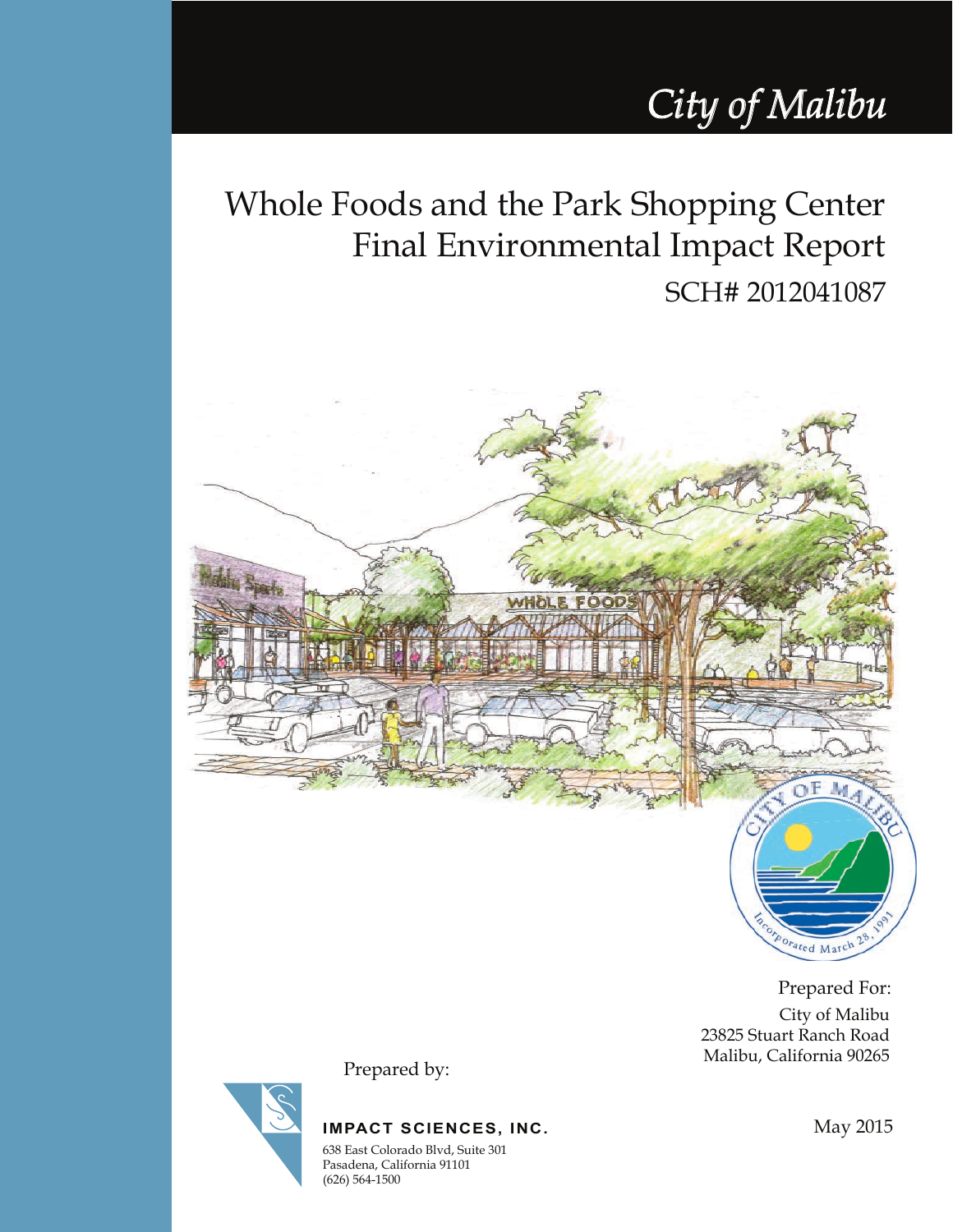# **WHOLE FOODS AND THE PARK SHOPPING CENTER PROJECT**

## **Final Environmental Impact Report**

**SCH# 2012041087**



**Prepared for:**

City of Malibu 23825 Stuart Ranch Road Malibu, CA 90265

**Prepared by:**

Impact Sciences, Inc. 638 E. Colorado Boulevard, Suite 301 Pasadena, CA 91101

#### **May 2015**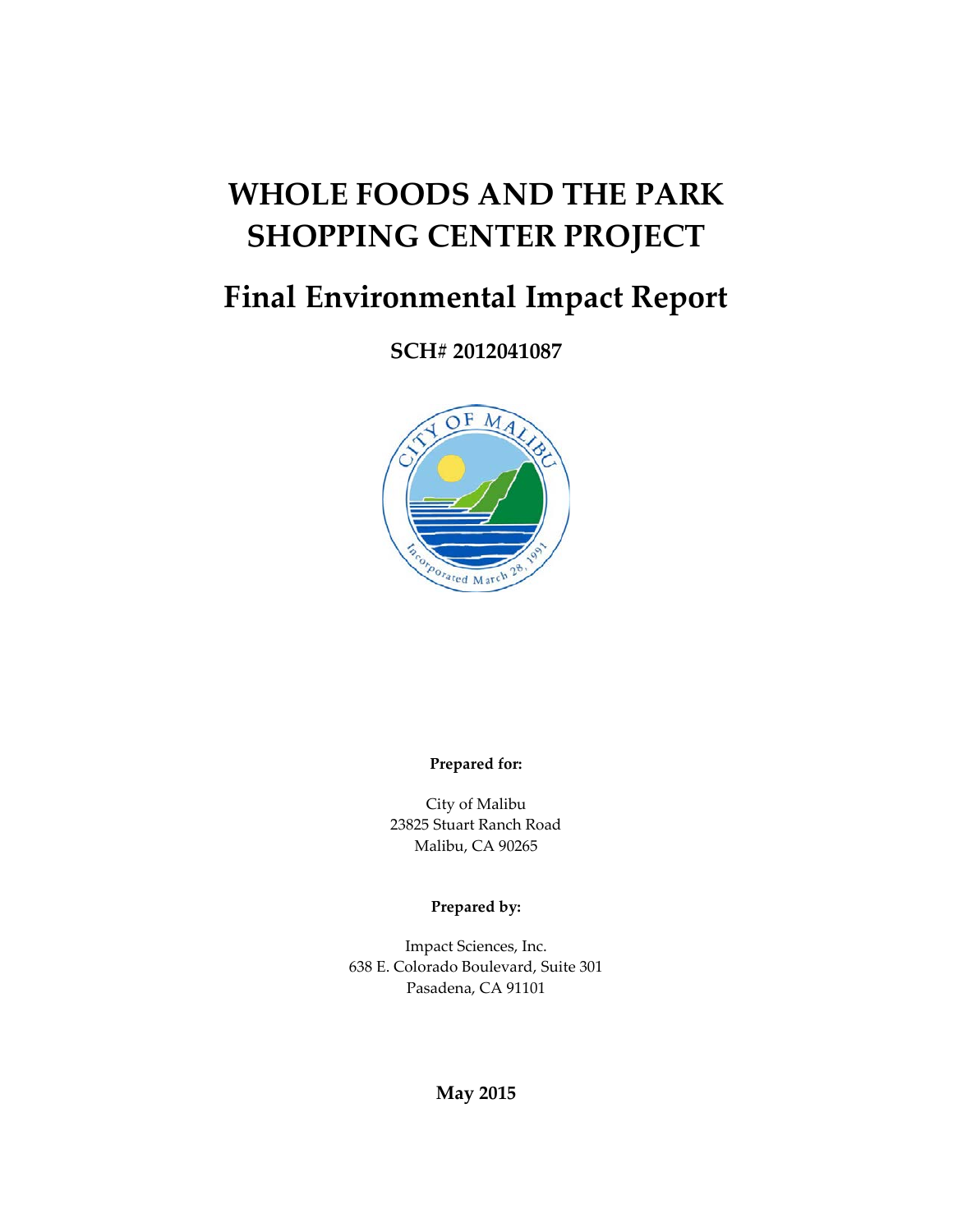### **TABLE OF CONTENTS**

|     | Section |                                                                             |  |  |  |
|-----|---------|-----------------------------------------------------------------------------|--|--|--|
| 1.0 |         |                                                                             |  |  |  |
| 2.0 |         |                                                                             |  |  |  |
|     |         | A Public Agencies                                                           |  |  |  |
|     | $A-1$   | California Department of Transportation, District 7 – Office of Regional    |  |  |  |
|     |         |                                                                             |  |  |  |
|     | $A-2$   | County of Los Angeles Fire Department, Kevin T. Johnson 2/24/20152.0-25     |  |  |  |
|     | $A-3$   | Governor's Office of Planning and Research State Clearinghouse and Planning |  |  |  |
|     |         |                                                                             |  |  |  |
|     |         | <b>B</b> Organizations                                                      |  |  |  |
|     | $B-1a$  |                                                                             |  |  |  |
|     | $B-1b$  |                                                                             |  |  |  |
|     | $B-1c$  |                                                                             |  |  |  |
|     | $B-1d$  |                                                                             |  |  |  |
|     | $B-1e$  |                                                                             |  |  |  |
|     | $B-2$   |                                                                             |  |  |  |
|     | $B-3$   |                                                                             |  |  |  |
|     |         | C Private Citizens/Individuals                                              |  |  |  |
|     | $C-1$   |                                                                             |  |  |  |
|     | $C-2$   |                                                                             |  |  |  |
|     | $C-3$   |                                                                             |  |  |  |
|     | $C-4$   |                                                                             |  |  |  |
|     | $C-5$   |                                                                             |  |  |  |
|     | $C-6$   |                                                                             |  |  |  |
|     | $C-7$   |                                                                             |  |  |  |
|     | $C-8a$  |                                                                             |  |  |  |
|     | $C-8b$  |                                                                             |  |  |  |
|     | $C-8c$  |                                                                             |  |  |  |
|     | $C-9$   |                                                                             |  |  |  |
|     | $C-10a$ |                                                                             |  |  |  |
|     | $C-10b$ |                                                                             |  |  |  |
|     | $C-10c$ |                                                                             |  |  |  |
|     | $C-11$  |                                                                             |  |  |  |
|     | $C-12$  |                                                                             |  |  |  |
|     | $C-13$  |                                                                             |  |  |  |
|     | $C-14a$ |                                                                             |  |  |  |
|     | $C-14b$ |                                                                             |  |  |  |
|     | $C-15$  |                                                                             |  |  |  |
|     | $C-16$  |                                                                             |  |  |  |
|     | $C-17$  |                                                                             |  |  |  |
|     | $C-18$  |                                                                             |  |  |  |
|     | $C-19$  |                                                                             |  |  |  |
|     | $C-20$  |                                                                             |  |  |  |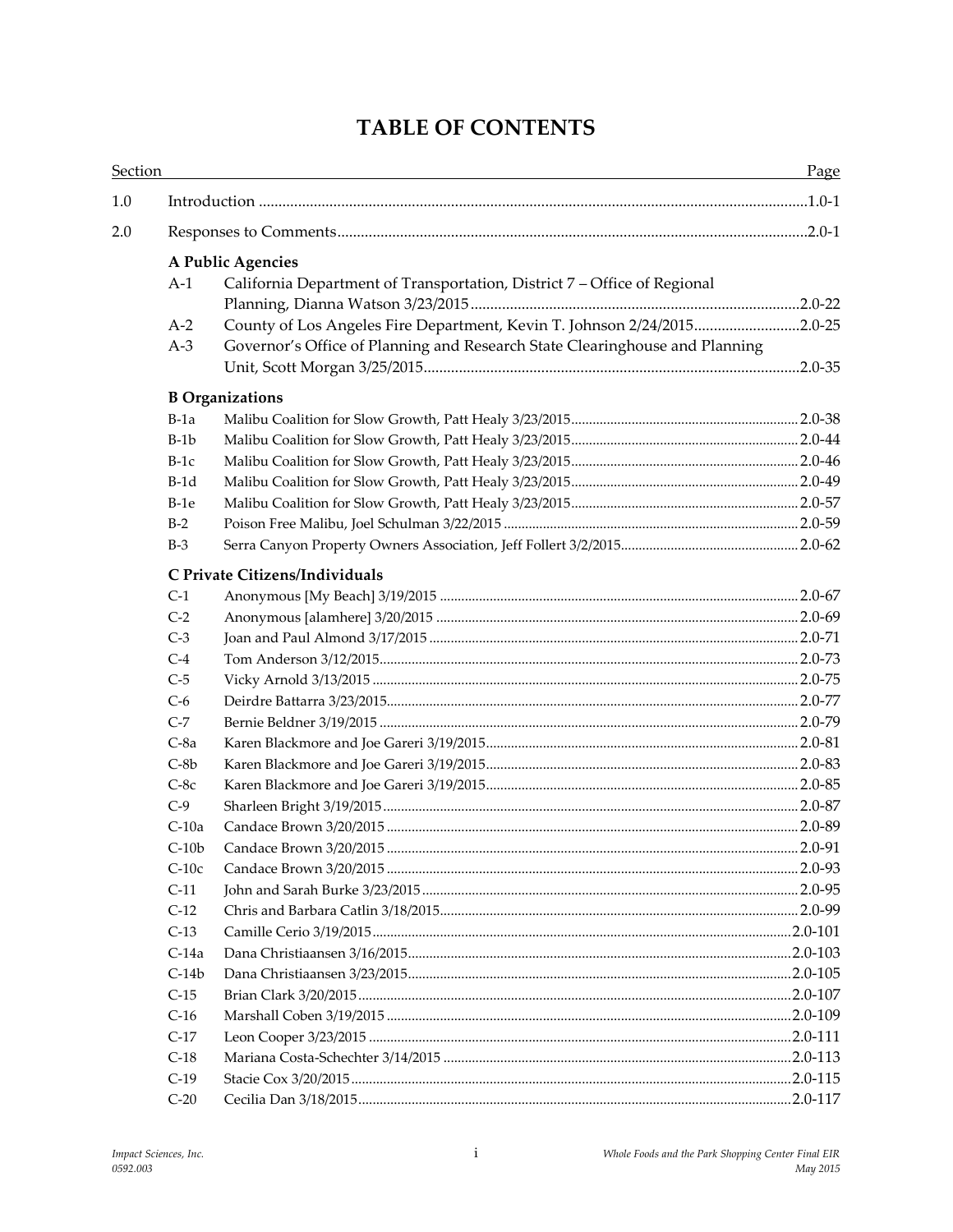| $C-21$  |  |
|---------|--|
| $C-22$  |  |
| $C-23$  |  |
| $C-24$  |  |
| $C-25$  |  |
| $C-26$  |  |
| $C-27a$ |  |
| $C-27b$ |  |
| $C-27c$ |  |
| $C-28$  |  |
| $C-29$  |  |
| $C-30$  |  |
| $C-31$  |  |
| $C-32$  |  |
| $C-33$  |  |
| $C-34$  |  |
| $C-35$  |  |
| $C-36$  |  |
| $C-37$  |  |
| $C-38$  |  |
| $C-39$  |  |
| $C-40$  |  |
| $C-41$  |  |
| $C-42$  |  |
| $C-43a$ |  |
| $C-43b$ |  |
| $C-44$  |  |
| $C-45$  |  |
| $C-46$  |  |
| $C-47$  |  |
| $C-48$  |  |
| $C-49$  |  |
| $C-50$  |  |
| $C-51$  |  |
| $C-52$  |  |
| $C-53$  |  |
| $C-54$  |  |
| $C-55$  |  |
| $C-56$  |  |
| $C-57$  |  |
| $C-58a$ |  |
| $C-58b$ |  |
| $C-58c$ |  |
| $C-58d$ |  |
| $C-59$  |  |
| $C-60a$ |  |
| $C-60b$ |  |
| $C-61$  |  |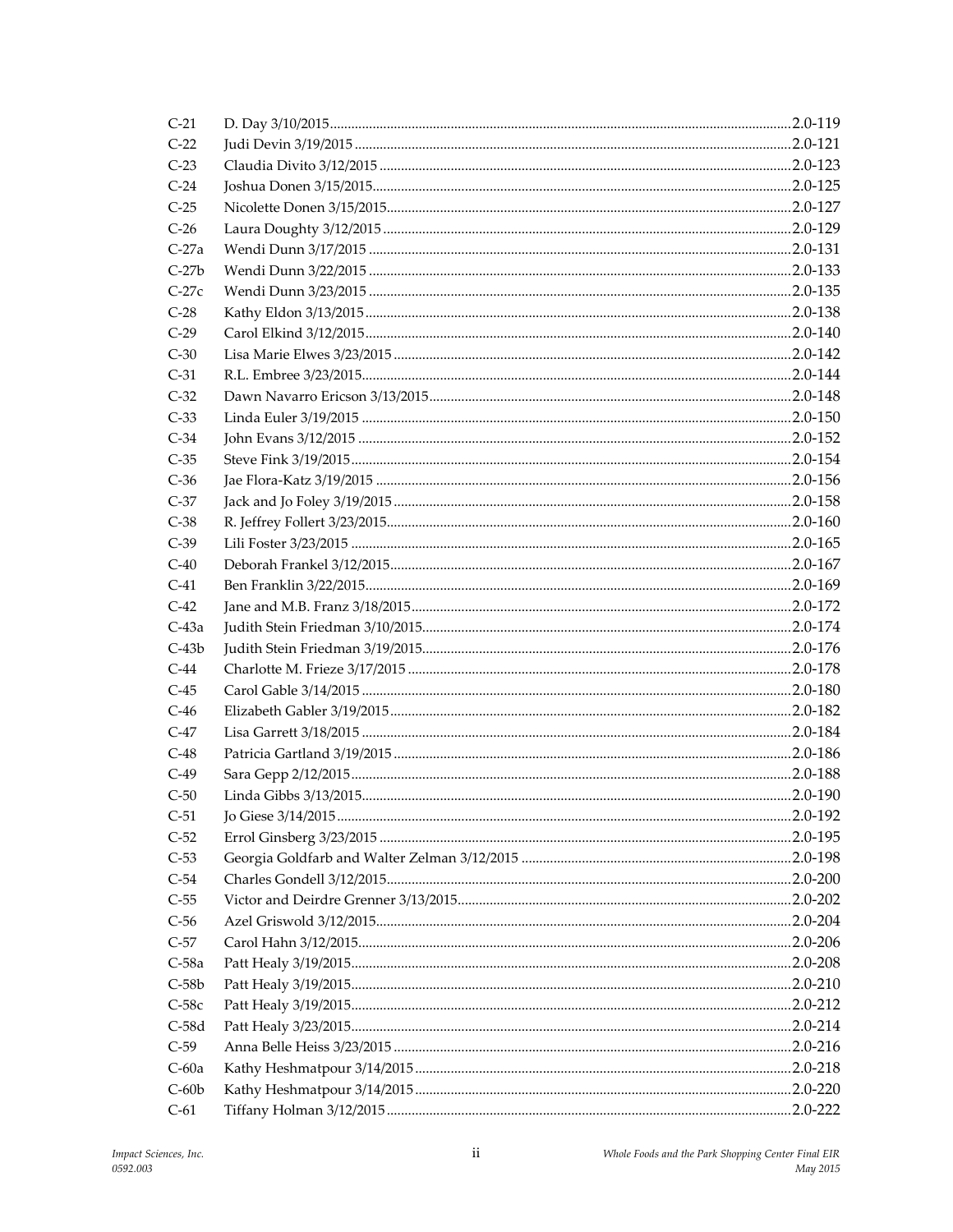| $C-62$   |  |
|----------|--|
| $C-63$   |  |
| $C-64$   |  |
| $C-65$   |  |
| $C-66$   |  |
| $C-67$   |  |
| $C-68$   |  |
| $C-69$   |  |
| $C-70$   |  |
| $C-71$   |  |
| $C-72$   |  |
| $C-73$   |  |
| $C-74$   |  |
| $C-75$   |  |
| $C-76$   |  |
| $C-77$   |  |
| $C-78$   |  |
| $C-79$   |  |
| $C-80$   |  |
| $C-81$   |  |
| $C-82$   |  |
| $C-83$   |  |
| $C-84$   |  |
| $C-85$   |  |
| $C-86$   |  |
| $C-87$   |  |
| $C-88$   |  |
| $C-89$   |  |
| $C-90$   |  |
| $C-91$   |  |
| $C-92a$  |  |
| $C-92b$  |  |
| $C-93a$  |  |
| $C-93b$  |  |
| $C-94$   |  |
| $C-95$   |  |
| $C-96$   |  |
| $C-97$   |  |
| $C-98$   |  |
| $C-99$   |  |
| $C-100$  |  |
| $C-101$  |  |
| $C-102$  |  |
| $C-103a$ |  |
| $C-103b$ |  |
| $C-103c$ |  |
| $C-104$  |  |
| $C-105$  |  |
|          |  |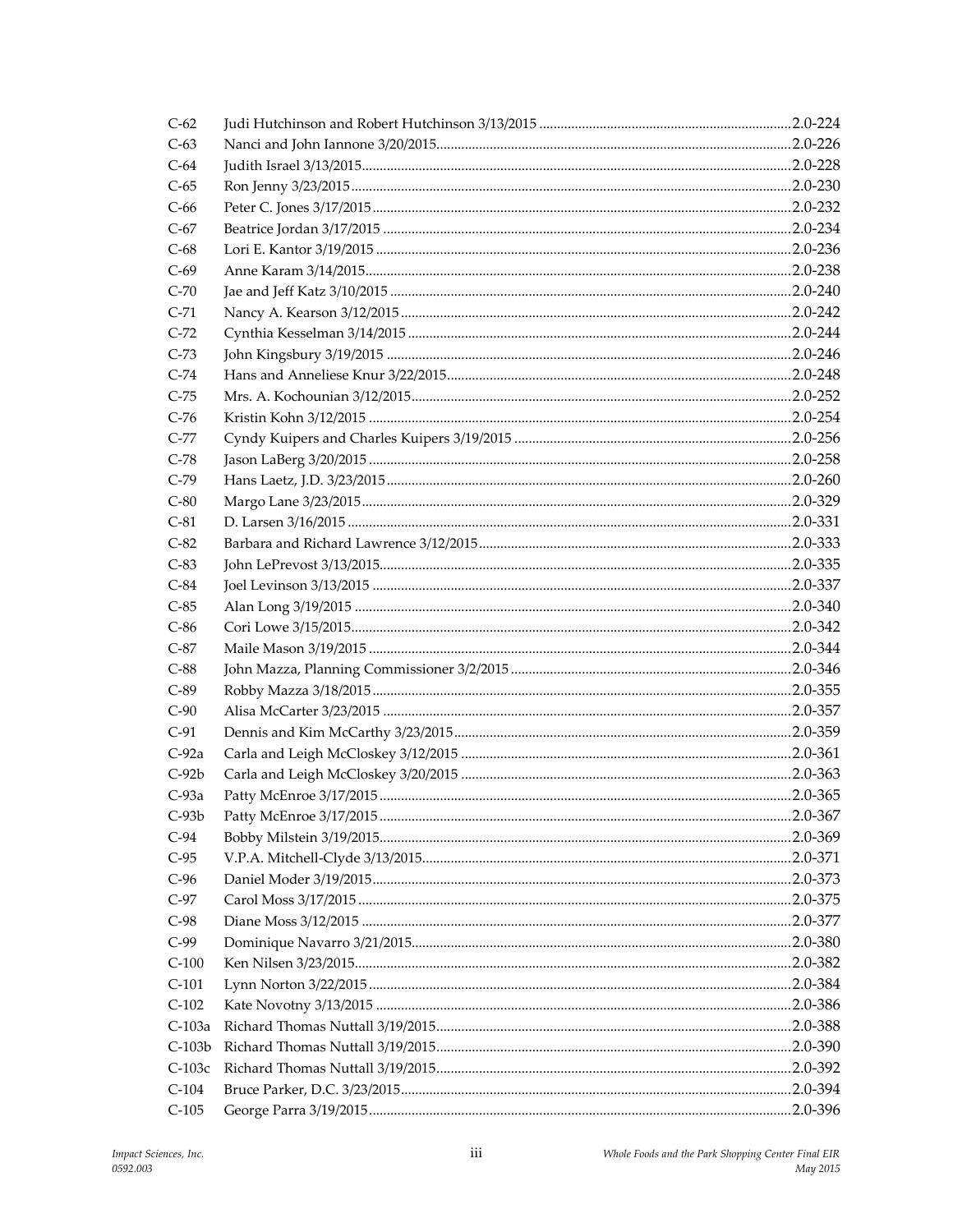| $C-106$  |  |
|----------|--|
| $C-107$  |  |
| $C-108$  |  |
| $C-109$  |  |
| $C-110a$ |  |
| $C-110b$ |  |
| $C-111a$ |  |
| $C-111b$ |  |
| $C-112$  |  |
| $C-113$  |  |
| $C-114$  |  |
| $C-115$  |  |
| $C-116$  |  |
| C-117    |  |
| $C-118$  |  |
| $C-119$  |  |
| $C-120$  |  |
| $C-121$  |  |
| $C-122$  |  |
| $C-123$  |  |
| $C-124$  |  |
| $C-125$  |  |
| $C-126$  |  |
| $C-127$  |  |
| $C-128$  |  |
| $C-129$  |  |
| $C-130a$ |  |
| $C-130b$ |  |
| $C-131$  |  |
| $C-132a$ |  |
| $C-132b$ |  |
| C-132c   |  |
| $C-133$  |  |
| C-134    |  |
| $C-135$  |  |
| $C-136$  |  |
| $C-137$  |  |
| $C-138$  |  |
| $C-139$  |  |
| $C-140$  |  |
| $C-141$  |  |
| $C-142a$ |  |
| $C-142b$ |  |
| $C-143$  |  |
| $C-144$  |  |
| $C-145$  |  |
| $C-146$  |  |
| $C-147$  |  |
|          |  |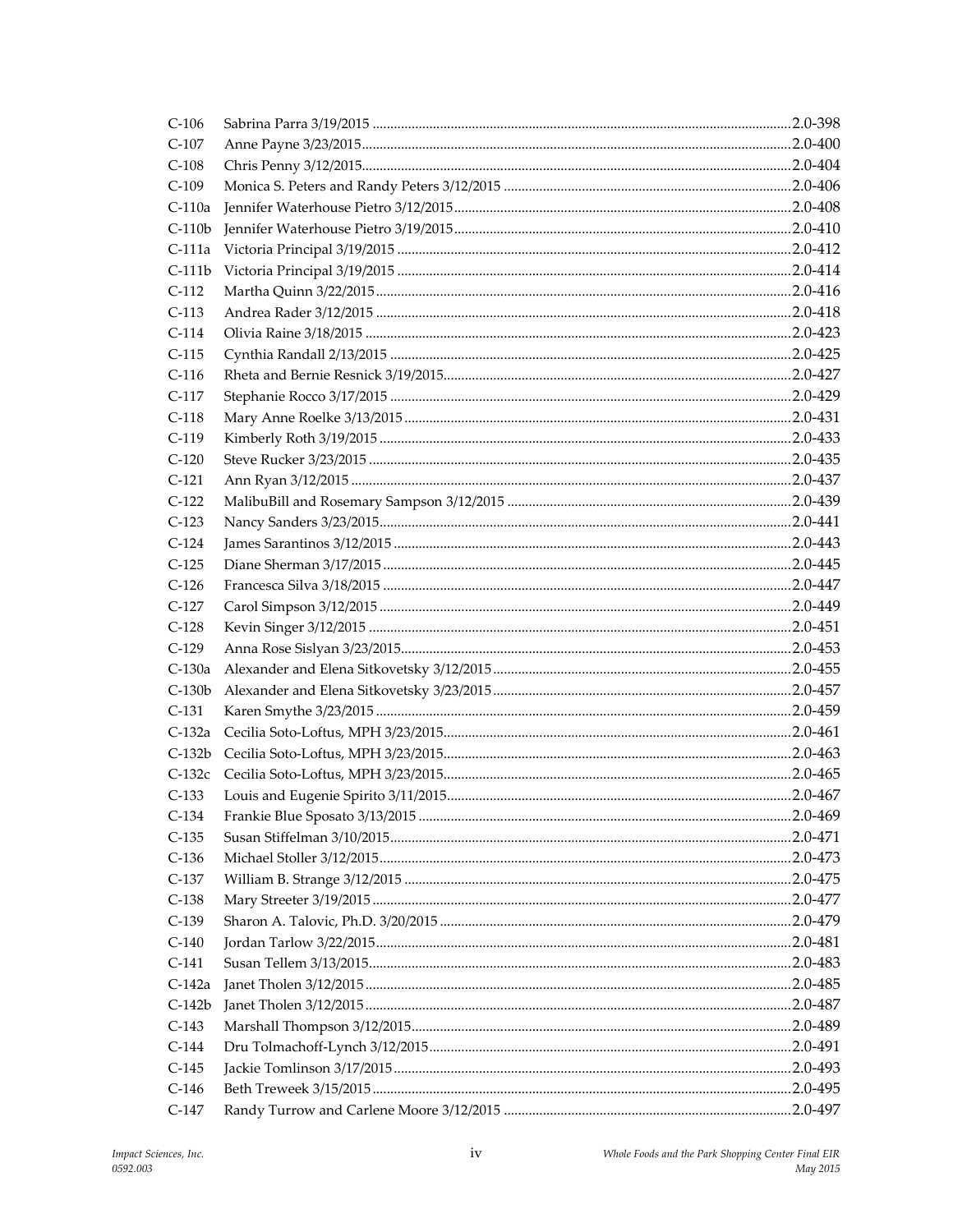| $C-148a$ |                        |  |
|----------|------------------------|--|
| $C-148b$ |                        |  |
| $C-149$  |                        |  |
| $C-150a$ |                        |  |
| $C-150b$ |                        |  |
| $C-150c$ |                        |  |
| $C-151$  |                        |  |
| $C-152a$ |                        |  |
| $C-152b$ |                        |  |
| $C-152c$ |                        |  |
| $C-152d$ |                        |  |
| $C-153$  |                        |  |
| $C-154a$ |                        |  |
| $C-154b$ |                        |  |
| $C-155$  |                        |  |
| $C-156$  |                        |  |
| $C-157$  |                        |  |
| $C-158$  |                        |  |
| $C-159$  |                        |  |
| $C-160$  |                        |  |
| $C-161a$ |                        |  |
| $C-161b$ |                        |  |
| $C-161c$ |                        |  |
| $C-162$  |                        |  |
| $C-163$  |                        |  |
| $C-164$  |                        |  |
| $C-165a$ |                        |  |
| $C-165b$ |                        |  |
| $C-165c$ |                        |  |
| $C-166$  |                        |  |
| $C-167$  |                        |  |
|          |                        |  |
|          | <b>D</b> Oral Comments |  |
| $D-1$    |                        |  |
| $D-2$    |                        |  |
| $D-3$    |                        |  |
| $D-4$    |                        |  |
| $D-5$    |                        |  |
| $D-6$    |                        |  |
| $D-7$    |                        |  |
| $D-8$    |                        |  |
| $D-9$    |                        |  |
| $D-10$   |                        |  |
| $D-11$   |                        |  |
| $D-12$   |                        |  |
| $D-13$   |                        |  |
| $D-14$   |                        |  |
| D-15     |                        |  |